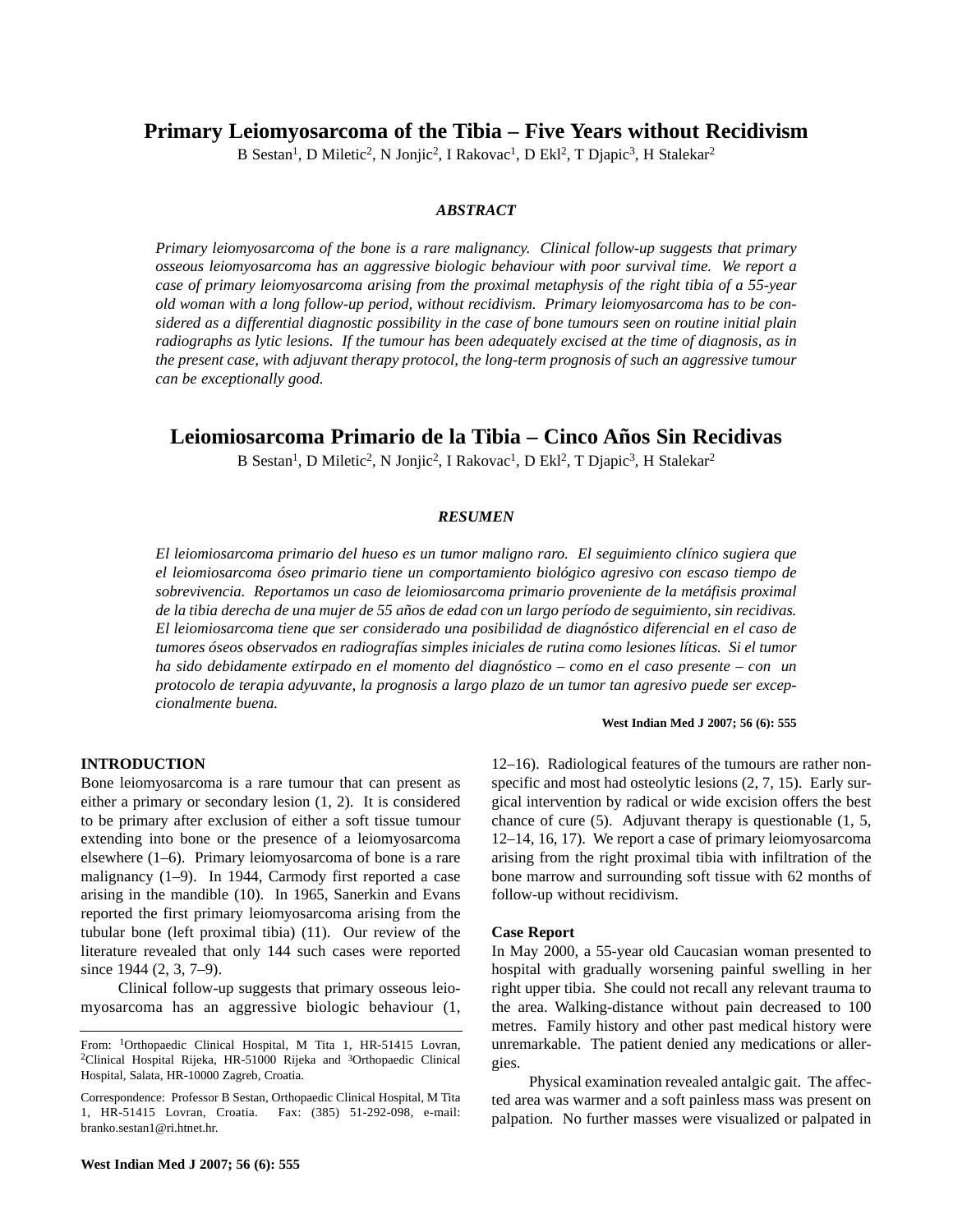the right lower extremity and no inguinal lymphadenopathy was present. The patient experienced pain with passive or active motion in the knee. Range of possible motion was from 10° to 90° of flexion. Vascular and neurological parameters were normal, with no apparent peripheral sensory or motor loss except muscular hypotrophy of the right leg.

The abnormal laboratory findings were a sedimentation rate of 70 mm in the first hour (Westergren) and alkaline phosphatase of 285 units per litre (U/L) (normal 60–142 U/L). The erythrocytes, leukocytes, electrolytes, and serum enzymes levels were within normal limits. Radiograph of the right leg revealed a poorly defined osteolytic mass with destruction of bone in the upper third of the tibia. The tumour had a mainly metaphyseal location extending into the epiphysis. This neoplasm occupied the medullary channel breaking through the cortex and extending to surrounding soft tissue with aggressive periosteal reaction (Fig. l). Mag-



Fig. 1: Radiograph of the proximal right tibia. **A,** AP radiograph demonstrates a lytic, destructive mass in the metaphyseal region. Note the aggressive periosteal reaction with Codman's triangle. **B,** profile radiograph shows irregular transition zone and spared articular surface.

netic resonance revealed large intraosseous and extraosseous components with heterogeneous signal intensity throughout the lesion. The tumour was adjacent to the fibula but without invasion (Fig. 2). The scintigraphy (Tc-99m) revealed accumulation only in the right proximal tibia. The computed tomography scan of the chest, abdomen and pelvis was performed to exclude primary or secondary malignancy. The uterus and gastrointestinal tract were evaluated and no malignancy was found. The systemic review showed no evidence of metastatic disease.

The patient was admitted to hospital and had an open biopsy of the lesion. At the time of surgery, this was observed to be a fleshy, white lobulated mass, which arose from the upper end of the tibia and involved the surrounding soft tissues. Microscopically, the tumour was composed of atypical spindle cells arranged in fascicles. Under higher magnification, nuclear pleomorphism with atypical mitosis was present. Immunohistochemically, the tumour cells ex-



Fig. 2: MRI of the right tibia. **A**, Axial FSE T2 weighted image (5800/88) reveals large intraosseous and extraosseous components with heterogeneous signal intensity throughout the lesion. Tumour is adjacent to the fibula, without invasion. **B**, Sagittal SE T1 weighted image demonstrates the expansive lesion with intermediate signal intensity involving proximal metaphysis of the tibia, extraosseous penetration and periosteal reaction. Note hypointensive bone marrow oedema extension toward the diaphysis.

pressed strong positivity for smooth muscle actin (Fig. 3). An above-knee amputation was performed through the mid-



Fig. 3: Leiomyosarcoma of bone. **A**, hypercellular tumour composed of atypical spindle cells arranged in fascicles (x40). **B**, nuclear pleomorphism with atypical mitosis is evident under higher magnification (x200). **C**, **D**, strong positivity of tumour cells for smooth muscle actin (x40, x200).

dle section (disphyseal) of the right femur. Five courses of adjuvant chemotherapy were performed according to ifosfamide plus epirubicin chemotherapy regimen (18). The patient has been reviewed every three months with no signs of local recurrence or metastasis for the last 62 months since operation.

## **DISCUSSION**

Primary leiomyosarcoma is considered a very rare tumour with biologically aggressive behaviour (1, 3, 12–16). Pri